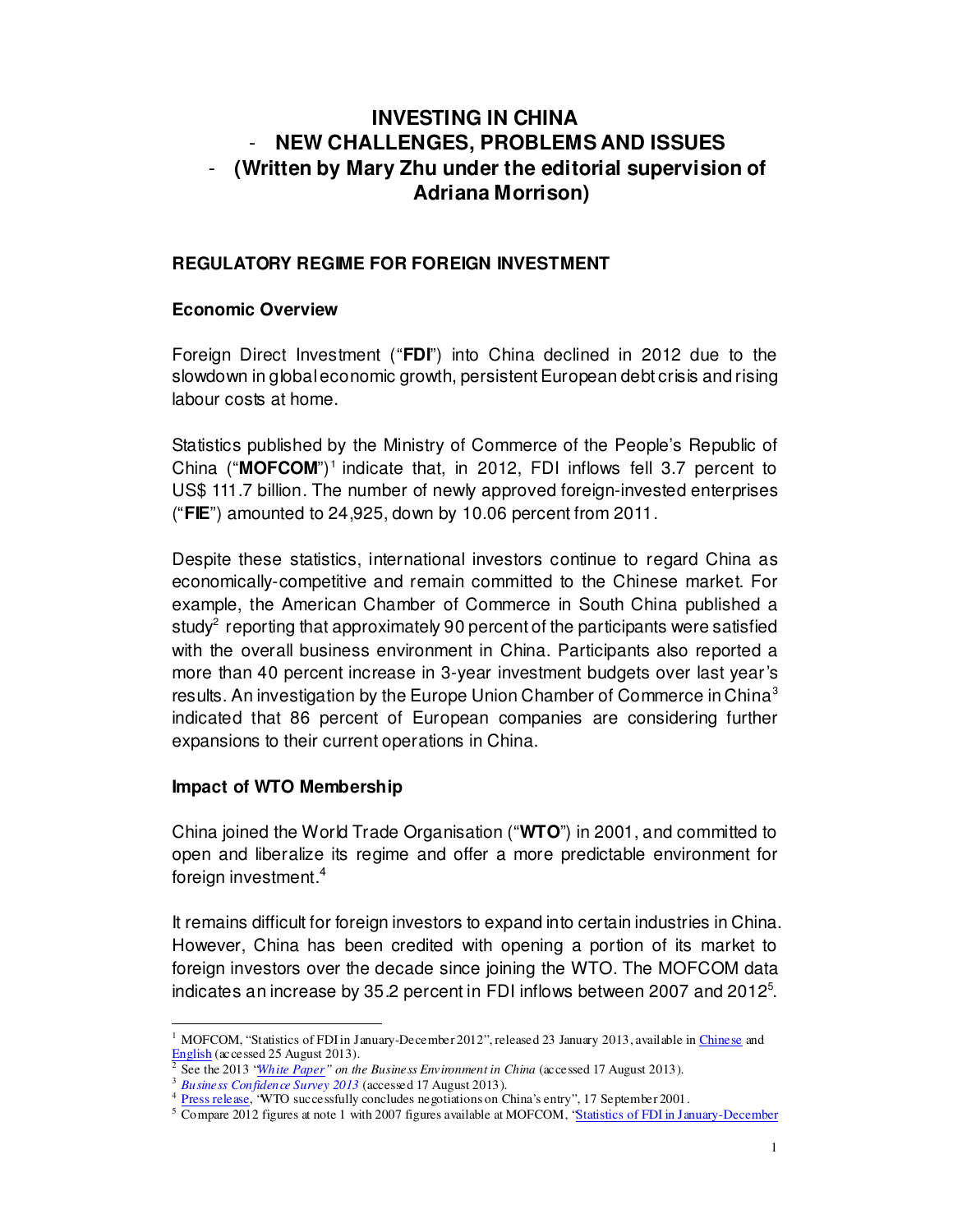The focus of foreign investment into China has been shifting from the labor-intensive, manufacturing sector to high value-added industries.

# **Catalogue for the Guidance of Foreign Investment Industries**

It is a central policy of the Chinese government that foreign investment into China complies with government guidelines. One such guideline is the Catalogue for the Guidance of Foreign Investment Industries (the "**Catalogue**").

The Catalogue categorizes industries into those that are encouraged, permitted, restricted or prohibited for foreign investment. The first version of the Catalogue was issued in 1995 and it is revised periodically to keep pace with changing economic policy. The latest version was issued in 2012 and is the fifth revision, replacing the 2007 version upon coming into effect as of 30 January 2012.

The 2012 version of the Catalogue continues the trend towards opening up the economy, consistent with China's WTO commitments. For example, more items were added to the encouraged category, while several items were removed from the prohibited and restricted categories. While sole foreign shareholding is not permitted, the required minimum Chinese shareholding was reduced for several items.

The changes in the 2012 version of the Catalogue reflect the Chinese government's intentions for foreign investment. China is aiming to upgrade the types of foreign investments made in China by creating incentives for investments to shift from low value-added, high-pollution industries to high value-added, technologically-advanced industries, and expects foreign investment support this by providing access to modern, advanced technologies.

# **Regulatory Authorities**

Foreign investment is regulated by a number of statutorily-designated authorities in China. The MOFCOM is responsible for formulating policy on FDI and approving applications to establish FIEs.

The State Administration for Industry and Commerce ("**SAIC**") and its local counterparts are the registration and licensing authority. This agency is responsible for registering and regulating FIEs.

Other regulatory authorities include tax bureaus, financial bureaus, the State

<sup>-</sup>2007", 21 January 2008 (accessed 17 August 2013).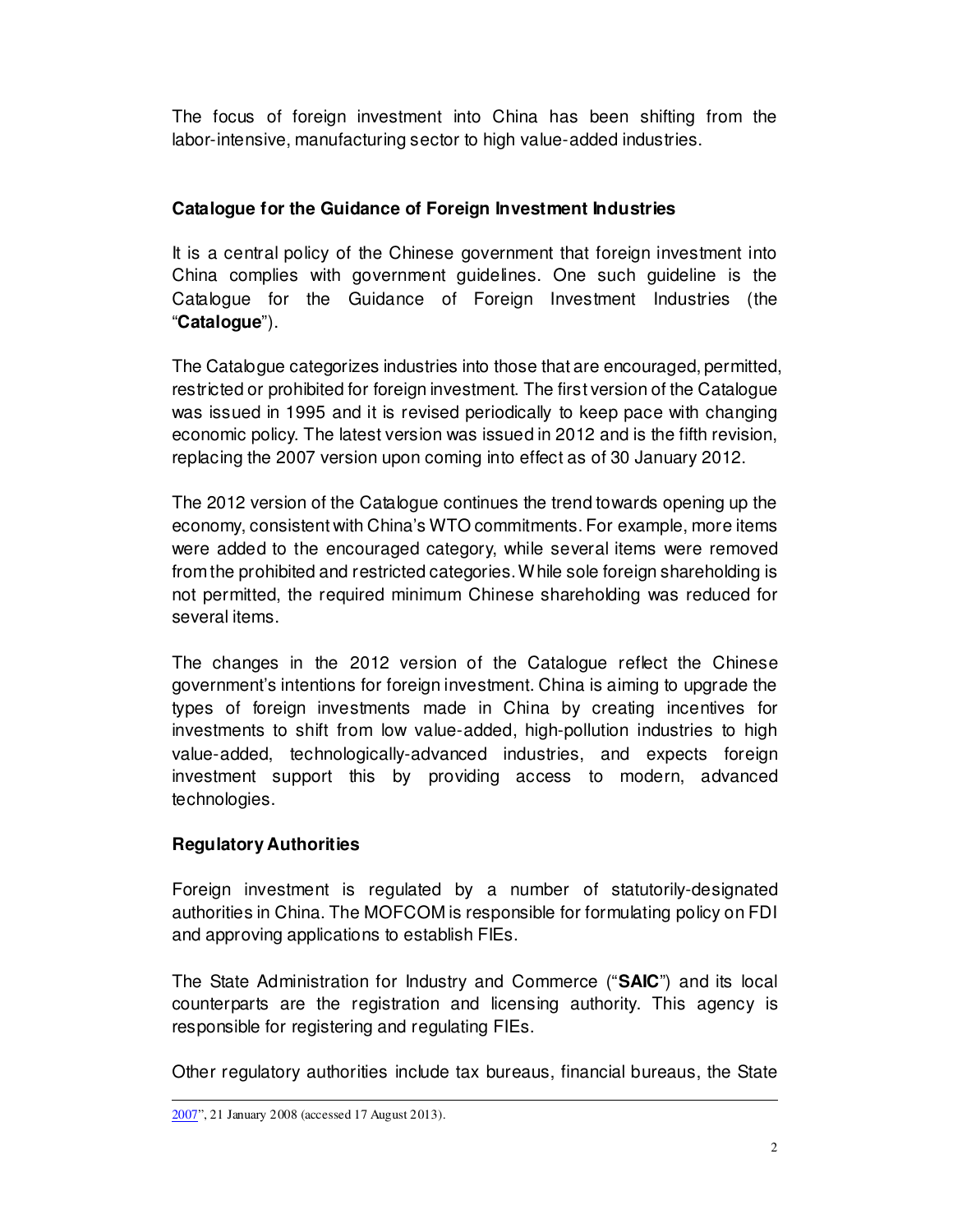Administration of Foreign Exchange and the General Administration of Customs.

# **INVESTMENT VEHICLES**

## **Types of Investment Vehicles**

International investors have a number of investment vehicles for FDI into China, including setting up of subsidiaries, branches or representative offices of foreign companies. Subsidiaries are commonly set up as a wholly foreign-owned enterprise ("**WFOE**") or a Sino-foreign joint venture ("**JV**"). Other vehicles include cooperative businesses, joint exploitations and foreign-funded shareholding companies.<sup>6</sup>

# **Capital Contributions**

The PRC Company Law that came into force on 1 January 2006 lowered the transaction costs associated with incorporating a FIE in China.

All companies incorporated under PRC law, including FIEs, must have a minimum amount of registered capital. Registered capital is the total capital contribution of all the investors that is registered with the SAIC. Limited liability companies ("**LLC**") such as WFOEs and JVs have a minimum registered capital requirement of RMB 30,000 for a multiple-shareholder LLC and RMB 100,000 for a single-shareholder LLC. However, the minimum registered capital investment required may be higher in certain circumstances. For example, the establishment of a freight forwarding agent enterprise requires minimum registered capital of RMB 5 million.

Registered capital can be paid in installments. The initial contribution must not be less than 20% of the total registered capital amount and must be made within 3 months of the issuance of a business license. The balance can be paid within 2 years.

FIEs must also have an approved amount of "total investment". Total investment is the total amount required to establish the planned project and achieve its intended scale of production as set out in the joint venture contract or articles of association of the FIE. The PRC authorities set a minimum ratio of registered capital to total investment for FIEs. Total investment is not subject to contribution time limits or supervision.

## **Wholly Foreign Owned Enterprises vs. Joint Ventures**

<sup>–&</sup>lt;br><sup>6</sup> See MOFCOM, "<u>Overview of FDI in China</u>", 14 June 2004.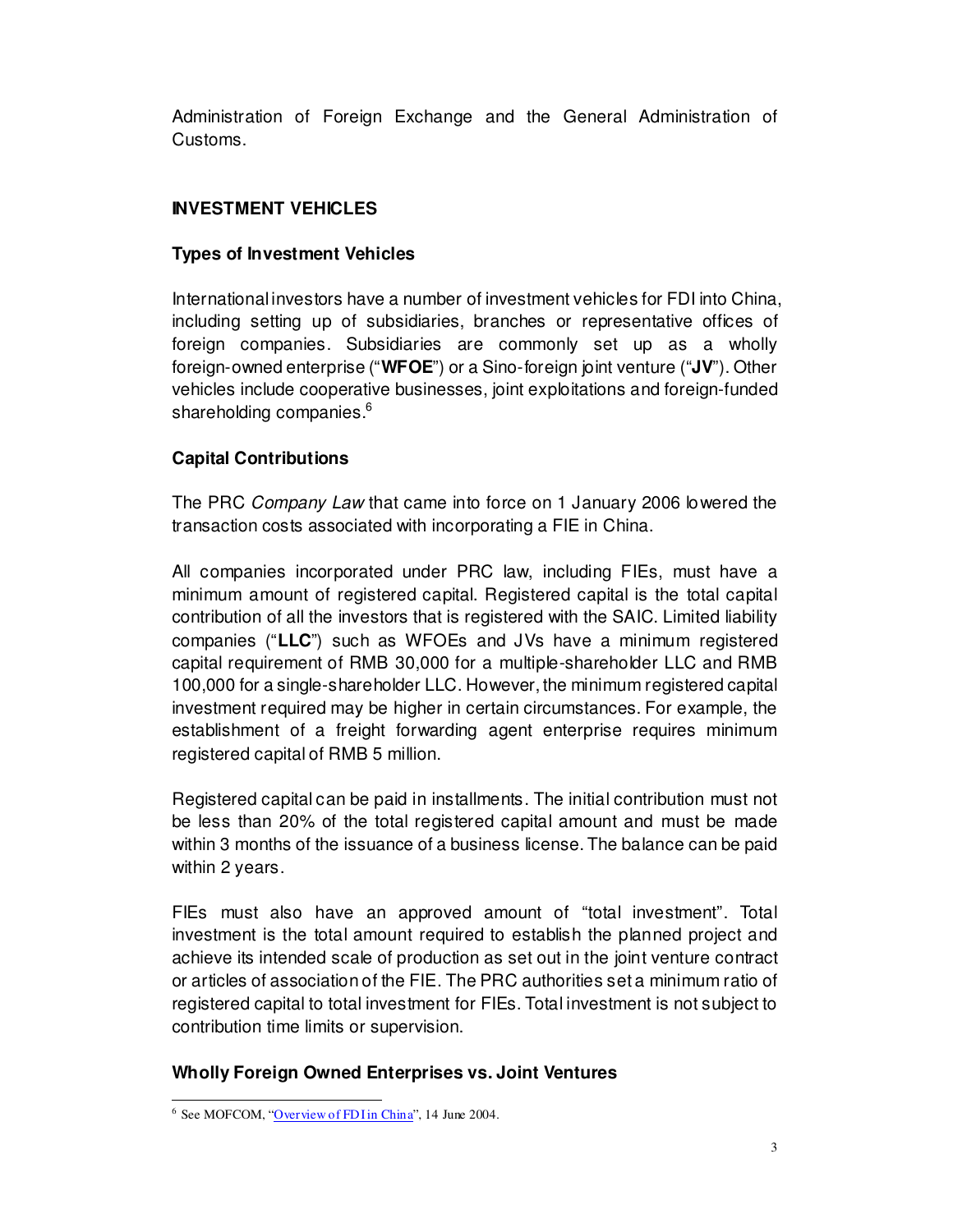A WFOE is an LLC entirely owned by foreign shareholders. Such shareholders can be foreign individuals, enterprises or other forms of economic entities and have total control within the limits of PRC laws. A WFOE is a subsidiary, but not a branch, of a foreign enterprise. The Catalogue and other PRC regulations set out in which industries a WFOE structure is permitted.

A JV involves both foreign and domestic investment. A JV vehicle is often used in industries in which a WFOE structure is not permitted. The Catalogue sets out the industries in which a Chinese partner is required for foreign investors. A JV may also be the preferred vehicle for foreign investors who are new to the Chinese market or who lack sufficient capital.

### **EJVs vs. CJVs**

JVs can be further categorized as Sino-foreign equity joint ventures ("**EJV**") and Sino-foreign contractual joint ventures ("**CJV**").

Foreign and Chinese parties can set up an EJV under the Law of the PRC on Sino-Foreign Equity Joint Ventures and its implementing rules. The foreign shareholder's investment contribution must be at least 25 percent of the total registered capital of an EJV. The foreign and Chinese parties to the venture share the profits and bear the risks and losses in proportion to their respective contribution to the registered capital of the EJV.

The establishment and operation of CJVs falls under the regulatory scheme of the Law of the PRC on Sino-Foreign Contractual Joint Ventures and its implementing rules. Parties to a CJV can decide how to allocate profits and losses, and such allocation does not have to be in proportion to their capital contributions and can change over the life of the CJV.

## **MERGERS AND ACQUISITIONS**

#### **Acquisition Structures**

Mergers and acquisitions ("**M&A**") involving foreign investment in China are regulated by the Provisions on Mergers and Acquisitions of Domestic Enterprises by Foreign Investors ("**Order No. 10**"). Order No. 10 sets out the procedure for foreign investment in domestic companies, which can be done through an asset acquisition or an equity acquisition.

In an asset acquisition, the foreign investor establishes an FIE and, through the FIE, purchases an asset of a domestic company and operates that asset.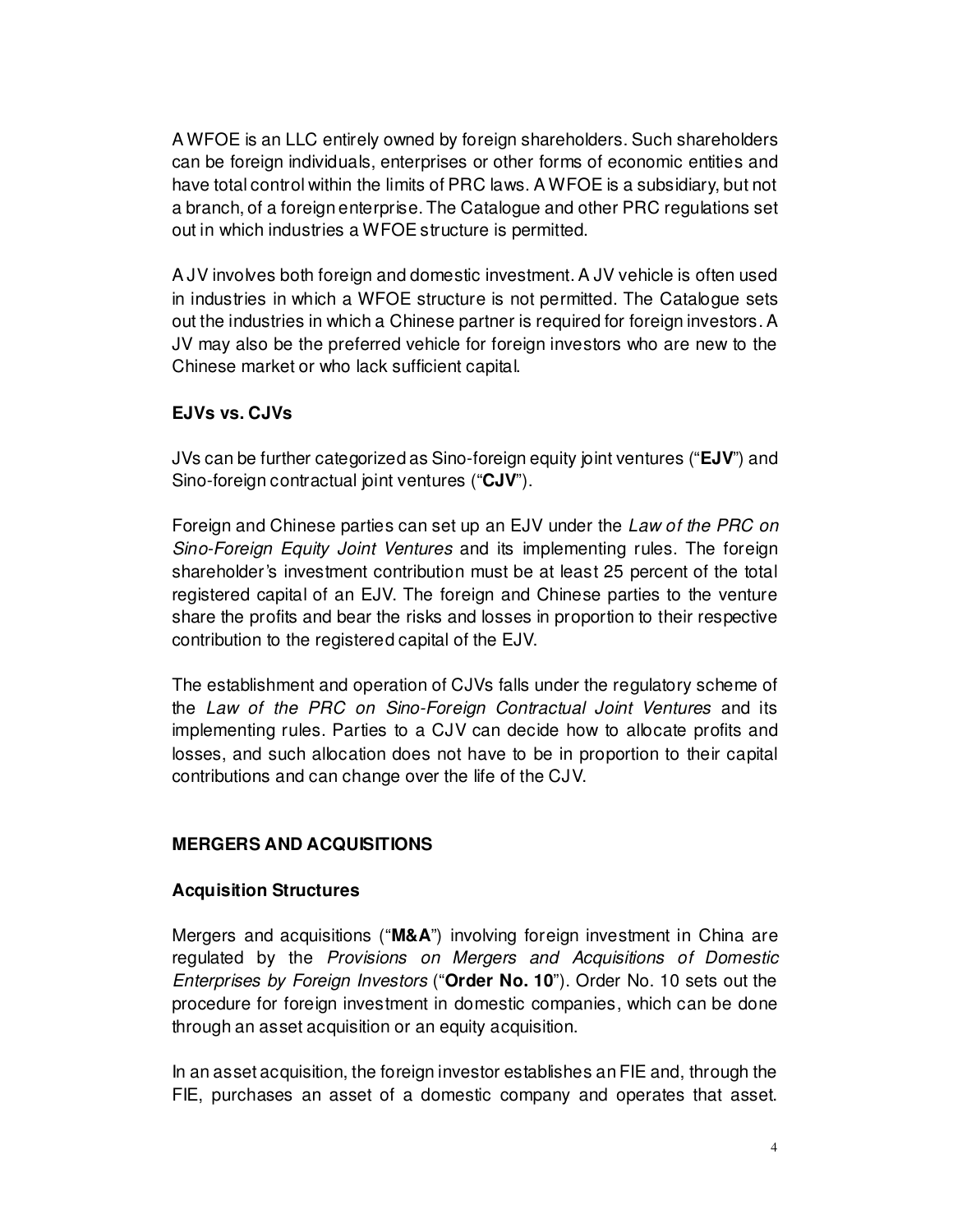Alternatively, the foreign investor can purchase an asset of a domestic company and establish, with such asset as the registered capital, an FIE to operate the asset.

In an equity acquisition, the foreign investor purchases an equity interest of an existing shareholder of a domestic Chinese company or subscribes to increased capital of a domestic company, thus converting the domestic company to an FIE.

M&A involving foreign investment must be in compliance with the Catalogue in the following ways:

- In an industry where foreign investors cannot be sole shareholders, the M&A cannot result in 100 percent foreign shareholding of the target company.
- In an industry that requires the Chinese party to be the majority or controlling shareholder after the M&A, the Chinese party must remain in control of the target company.
- In an industry restricted to foreign investment, no M&A resulting in foreign shareholdings is permitted.

In addition, all M&A must adhere to other requirements including industrial policy, land use policy, environmental protection policy, fair completion and regulations on state-owned assets transfer (if applicable).

## **Due Diligence**

It is advisable for foreign investors considering entering into an M&A transaction in China to conduct their own due diligence and use publicly available information to make decisions concerning investment location, control and risk management. The foreign investor should consider factors including governance arrangements and compliance, the strength of the company's professional management, financing arrangements, the sector and market context, and the company's track record with partners.<sup>7</sup> Foreign investors should be cognizant of potential transparency and misrepresentation issues when collecting information about Chinese companies.

## **Procedure**

An application for an asset or share acquisition must be submitted to the MOFCOM for approval. The application is to include the following:

 7 David Cogman, "Due diligence in China: Art, science, and self-defense" *McKinsey Quarterly,* July 2013.